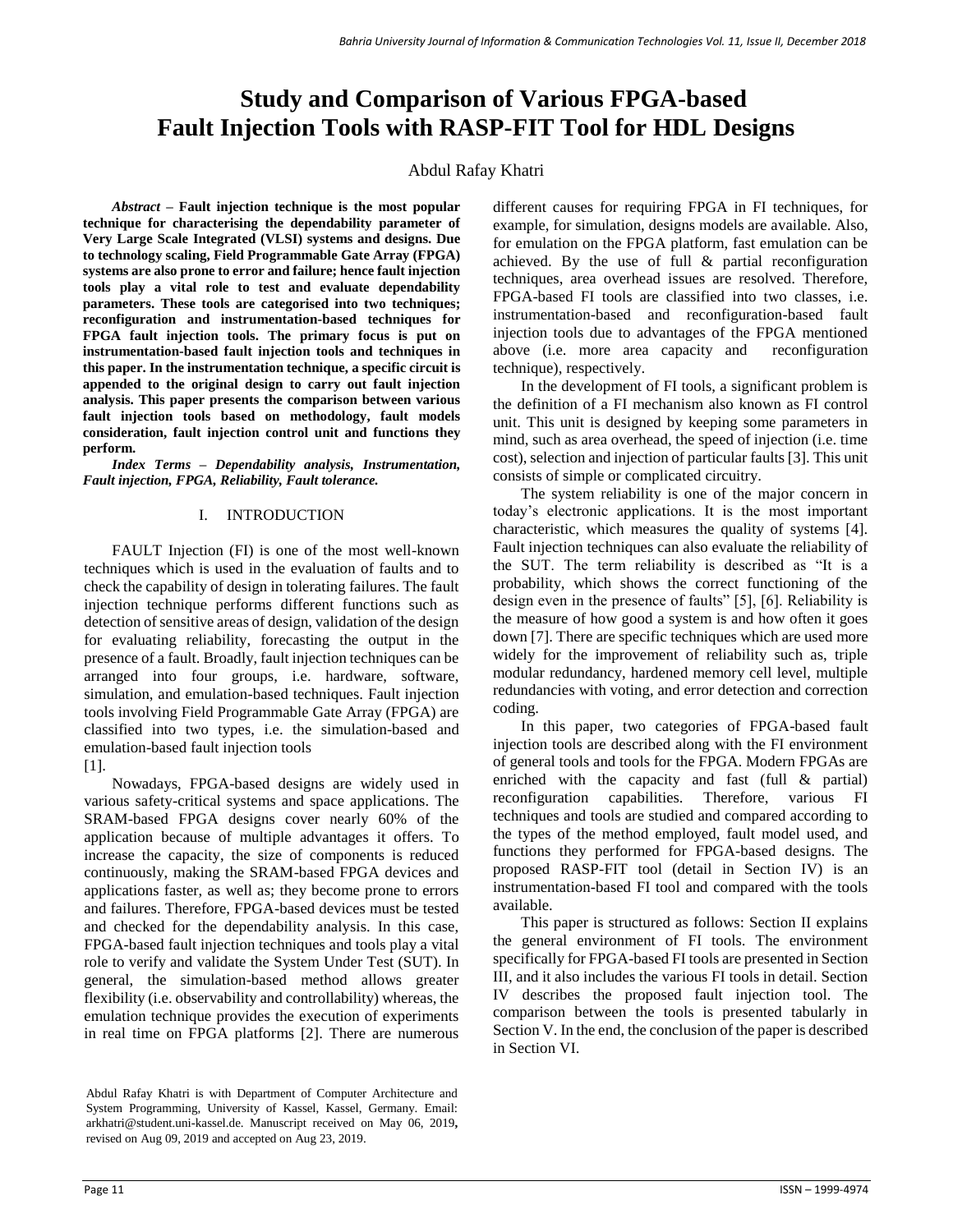#### II. GENERAL FAULT INJECTION SYSTEM ENVIRONMENT

Fault injection techniques can be applied to both hardware and software systems to measure fault-tolerance and robustness. The environment for hardware and software systems is different. In a hardware system, faults can be injected on a pin level or an internal level of chips; also faults can be inserted into the simulation of the system prototype. For software, faults are injected into the software program during compile time or run-time in the instructions in Central Processing Unit (CPU) registers to networks. Therefore, the fault injection environment is designed according to the system characterization. A minimal general fault injection system is composed of three fundamental modules [8], [9], [10], as shown in Figure 1.

- 1) Fault List Manager (FLM)
- 2) Fault Injection Manager (FIM)
- 3) Result Analyser (RA)

#### *A. Fault List Manager (FLM)*

The FLM is the basic block in the fault injection environment of any tool, which is responsible for the generation of the Fault-List and Fault-Type injected into the various part of the SUT. Fault locations are assumed to be equally probable for designs. This module generates faults at all possible locations in the target system. Furthermore, it sends information to the next critical module FIM.

#### *B. Fault Injection Manager (FIM)*

The most critical module in the FI environment is the fault injection manager. The complexity of this module is proportional to the size of the target system. Functions of this module are selecting a particular fault, activating the fault and observing its resulting behaviour on the target system [8].

#### *C. Result Analyser*

This module can be designed to perform various functions. The primary features of the module are collecting and analysing the results/responses from the whole experiment and producing the statistical reports accordingly. For example, in fault injection testing approach, static compaction technique is part of this module, which generates compact test vectors, Fault Coverage (FC) and so on.

#### III. ENVIRONMENT OF FAULT INJECTION TOOL FOR FPGAS

FPGA-based fault injection tools have benefits of both physical and simulation-based method, such as speed and flexibility. The design & development flow for FPGA systems consist of many steps, where design modification is possible for the fault injection analysis. The significant points of modification are in the design's code, gate-level net-list, place & route file and the bit-stream file [11]. Figure 2 shows the various points of modification of the FPGA designs [11]. These tools are classified into two techniques, i.e. reconfiguration-based and instrumentation-based FI tools.

Many state-of-the-art FI tools have been proposed and presented in the literature for FPGA-based designs, which insert faults at different stages of development flow for assessing design characteristics for FPGA-based designs.



Fig. 1 General fault injection environment for FI tools [3]

## *A. Reconfiguration-based FI Tools*

Reconfiguration or partial reconfiguration is the technique in which configuration memory of FPGA is modified or changed with some other logic to introduce defects in the SUT. In this technique, as there is no other circuit, so there is no area overhead problem, whereas, reconfiguration/partial reconfiguration has time (speed) issue. The second drawback is that these techniques can only be used with the FPGAs having these reconfiguration facilities. Mostly new FPGAs can be reconfigured partially or entirely using some global signals [13]. Few reconfiguration based FI tools are described in the sequel.

## 1) Flipper

The flipper is the tool, use to determine Single Event Upsets (SEUs) effect in SRAM-based FPGA systems using FI technique. It was developed with the help of the European space agency. Flipper injects Single Event Upsets (SEU) faults in the configuration memory of the target system using the partial reconfiguration. Flipper consists of two parts, i.e. hardware platform and software application. The hardware platform contains a flexible FPGA board for SEU analysis, and the software parts run on the host computer, which was developed for the flipper tool for fault injection experiments [14], [15].

The flipper is a reconfiguration based fault injection tool for designs implemented on FPGA. This tool requires two boards for fault injection analysis. The first one is Xilinx Virtex 2 Pro motherboard test fixture, which is used for radiation tests and the second is a piggy-back board (SRAM-FPGA for implementing Device Under Test (DUT)) [16]. Probabilistic model is involved to determine design sensitivity instead of testing all configuration bits. Fault injection process modifies frames and uses active partial reconfiguration. Flipper can inject single as well as multiple bit upsets in the DUT.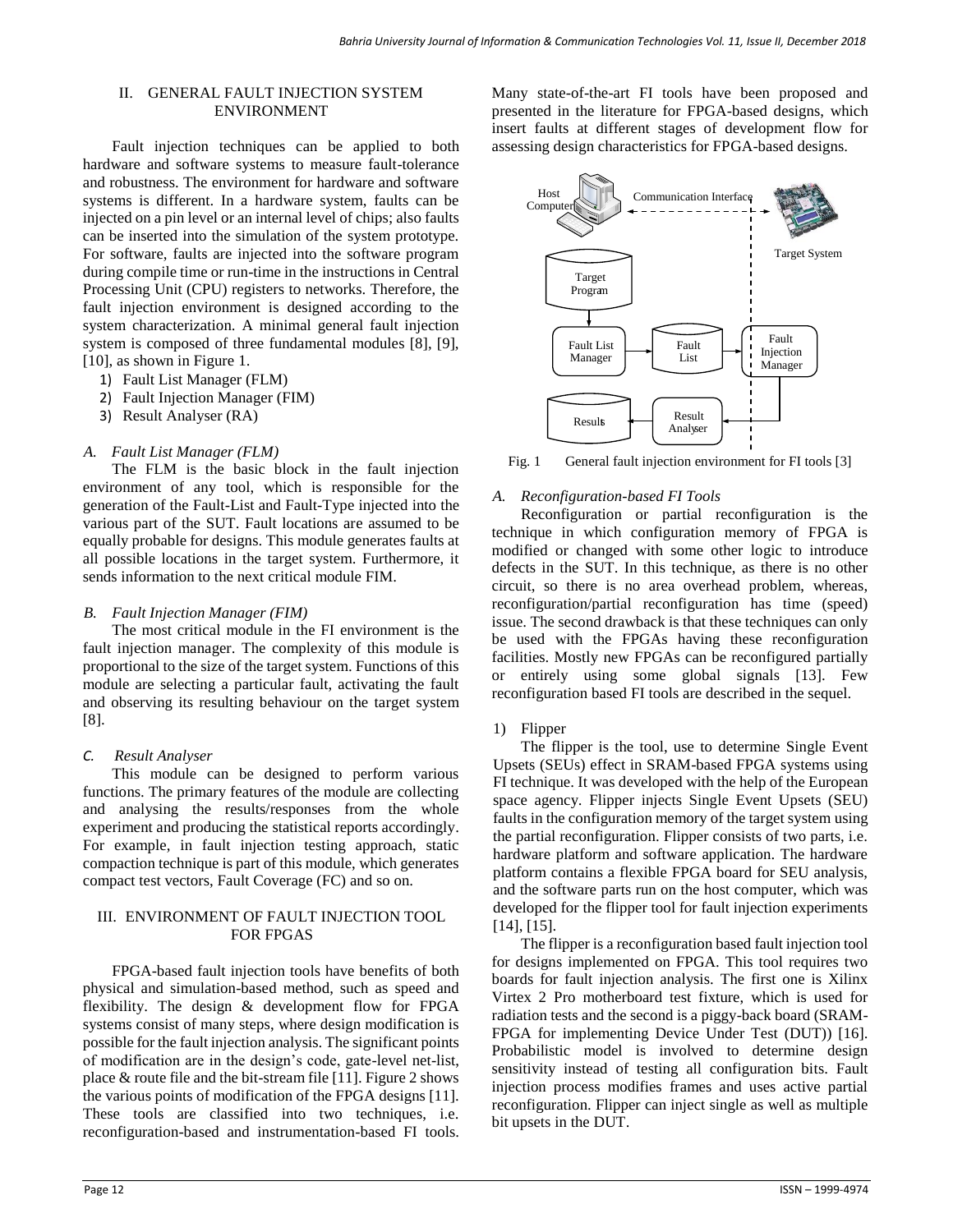

Fig. 2 The FPGA development flow showing various points of modification [12]

A graphical user interface is created for performing the software part of the host PC. The software application can be used for the following functions, such as the target design for fault injection, fault type (bit-flip fault model (SEUs)), test mode and clock rate. Input and output data can be gathered from the simulation tool (i.e. *ModelSim*) at each clock edge. Flipper tool is used to simulate the effect of ion-radiation in the DUT. Also, it measures the robustness and sensitivity of the design [14].

#### 2) FT-UNSHADES/-2:

It stands for Fault Tolerant UNiversity of Sevilla HArdware DEbugging tolerant System (FT-UNSHADES) is a software/hardware platform. This tool detects and analyses the fault tolerance capability of the SUT [17]. New and updated version of this tool, which uses partial reconfiguration of Xilinx Virtex technology and has an improved user interface is called FT-UNSHADES2. This tool deals with designs written in VHDL.

FT-UNSHADES hardware framework requires a golden model (Module Under Test), faulty MUT, comparator, test shell and input stimuli. In this framework, a fully controlled test environment is designed. The golden and faulty modules are implemented on the SRAM-FPGA on the Xilinx Virtex-II FPGA board. The golden module is protected from the radiation, whereas, another module is exposed to the radiations. These radiations produce the SEUs (bit-flip) in the design. The responses of both SUTs are compared to detect faults and evaluate reliability and fault tolerance of the design [18].

## B. Instrumentation-based FI Tools

In the instrumentation-based technique, the additional circuitry for fault injection analysis is added to the target system, and it is called 'saboteur'. Saboteur can be defined as a component which remains inactive during its normal operation but once it is activated, introduces faults in the target system during the fault injection process. Saboteur can be constructed from a simple gate or some complex circuitry. The advantage of practising this technique is that it does not have time constraints. The foremost shortcoming of this technique is large area-overhead, which is not an issue with the new FPGAs, as they have a larger capacity to implement the large designs [13].

The design and development cycle for the FPGA-based designs consists of several steps where this instrumentation technique can be applied, e.g. in net-list generated after the synthesis process, bit-stream file, and at the HDL design code. Instrumentation-based fault injection tools are developed in the last decades are considered for the study in this paper.

#### 1) NETFI/-2

NET-list Fault Injection (NETFI) provides an automated way of fault injection in synthesizable net-list at Register Transfer Level (RTL) of designs and systems, which are implemented on the FPGA. This tool can be worked on designs written in VHDL and Verilog HDLs. NETFI covers most of the critical memory cells of a design within one clock cycle for the fault injection analysis. In this method, a large net-list under test is decomposed into several smaller subnetlist to avoid the problem of large area overhead. To verify and validate the tool operation, NETFI is used in estimating the soft error rate of a DUT during execution of a benchmark program. NETFI-2 is an extended version of NETFI, which is faster than the previous version NETFI. Target system is instantiated on the FPGA and the FI campaign is carried out using NETFI-2. It minimizes the area overhead. The controller of the tool is based on MicroBlaze microprocessor, which provides an efficient and flexible controller. As it is based on soft-core processor so it is conveniently programmed in a software [19], [20], [21].

## C. MODNET

In the NETFI, the generated net-list after the synthesis process is applied as an input to the software tool, named MODNET (MODify NET-list), developed to automate the instrumentation process. The output of this tool is a modified net-list with a large number of additional input signals. These signals are used to retrieve and inject SEUs and SETs in all logic designs and memory cells [19], [20], [21], [2].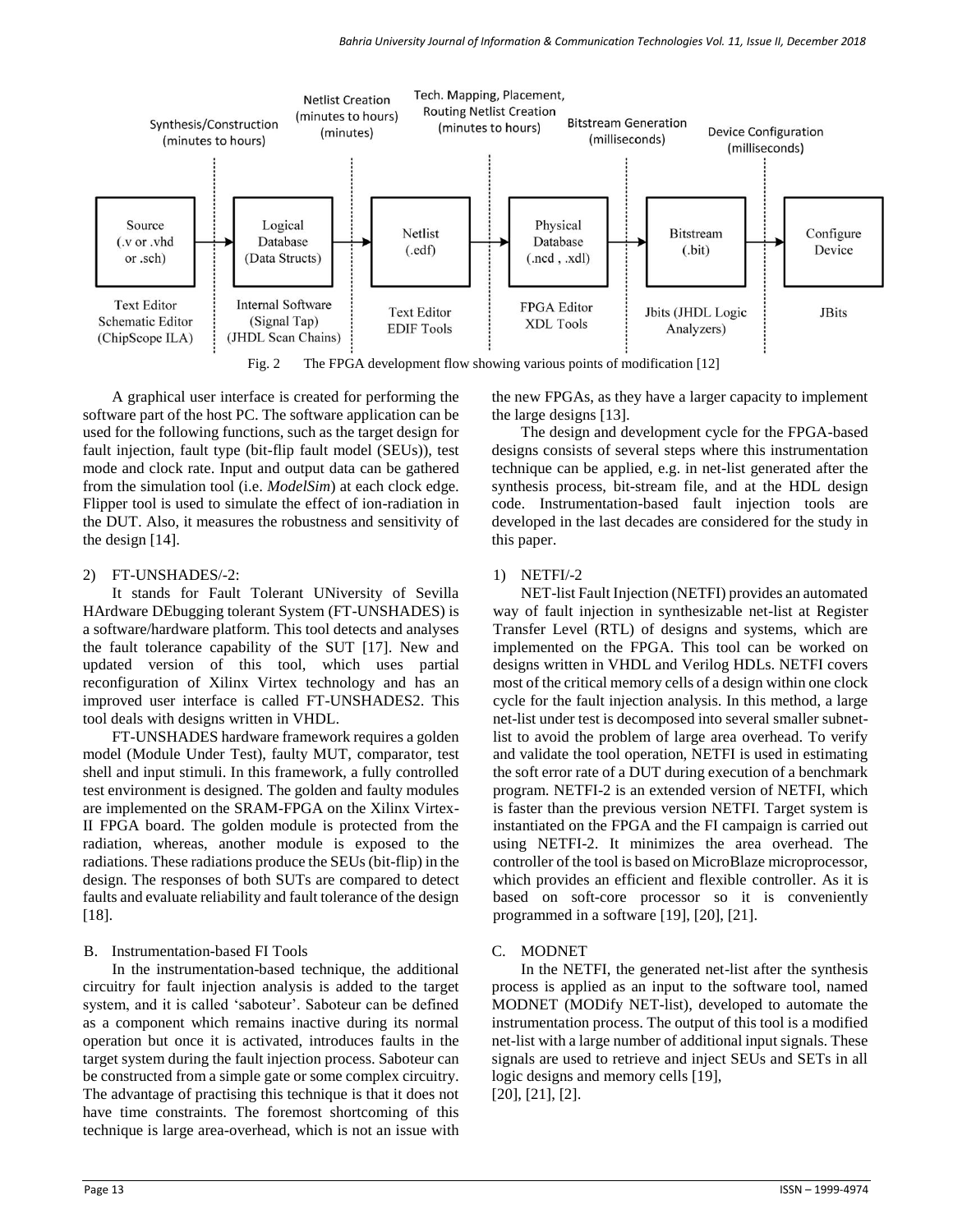## *1) FITO*

Fault Injection TOol (FITO) instruments/modifies Verilog HDL code for FPGA-based designs. FITO supports fault injection for Verilog HDL at different abstraction levels, e.g. RTL and gate-level [22].

## *2) FITO contains the following main parts,*

- a) Source Code Modifier & FLM:- Verilog file is first input to this part of the tool which generates fault and time list, along with the instrumented synthesizable source code.
- b) Fault Injection Manager:- FIM is a crucial part and is implemented on the FPGA. This part performs real-time fault injection and generates trace data for both fault-free and faulty systems.
- c) Result Analyser:- This part of the tool is also developed on a host computer, which takes the trace data as input and performs fault calculations.

This tool performs fault injection experiments in various abstraction levels as mentioned before. In gate-level models, types of faults introduced are permanent and transient faults. It injects stuck-at faults in the code. The controlling of fault injection and activation is done by an additional signal *Fault Injection Signal* (FIS). For stuck-at 1, an OR gate is used having one FIS input, whereas, an AND gate is used an inverted FIS signal for stuck-at 0 fault models implementations. For the SEU fault model, an XOR gate is used with a variety of approaches as described in [22].

## 3) *FuSE:*

FuSE stands for Fault injection Using Simulation/Emulation. SEmulation is performed by SEmulator® engine, which is a hardware accelerator for HDL simulations. This tool performs both the simulation and emulation of the SUT. More detail can be found in [23], [24]. FuSE tool can inject faults in an HDL code during simulation and also inject faults in the synthesis net-list downloaded into FPGA.

One of the core components of this engine is HPE\_Desk, which provides a user-friendly interface for the simulation  $\&$ emulation processes. FuSE framework is used as a standalone VHDL-based fault injection tool under the usage of SEmulator® engine. FuSE considers stuck-at 1/0 fault model along with bit-flip, bridging or delay faults for single or multiple signals. The FuSE fault injection tool accelerates the process of fault simulation/emulation. Different fault models are used using saboteur injection, and results are observed.

## 4) *Direct Fault Injection:*

Direct Fault Injection (DFI) is an emulation based tool for FPGA designs. It can be used for both VHDL and Verilog designs. DFI is a tool used to insert SEU in flip-flops of the processor design within a single clock cycle. The fault injection control unit consists of a multiplexer with a finite state machine to inject and activate faults. Large sensitive areas in the processor are mostly caches and registers in the arithmetic logic unit, etc. The disadvantage of using DFI is that it can be used for processors, for which HDL code must be available. This tool deals with VHDL code in particular [19].

In this tool, the consequences of SEUs are emulated into the memory of processors. Faults are injected by adding saboteur and implemented on the FPGA with the original design. ASTERICS (Advanced System for the Test under Radiation of Integrated Circuits and Systems) is a platform which consists of previously developed THESIC+Platform by TIMA labs. The architecture of ASTERICS includes two FPGAs. The first FPGA is a COM processor (Power PC) and the second FPGA is called chip-set. The first FPGA handles the communication between the host computer and this platform. Also, it includes programmable watchdog timers which check errors in the DUT. The chip-set FPGA contains the DUT and the interface between the design and the platform. This connection is used to verify the operation of the DFI tool on the benchmark, which consists of the LEON processor written in VHDL.

## 5) *FIFA*

FIFA stands for Fault Injection and Fault masking Analysis (FIFA) approach. It is a hardware IP, designed to estimate the robustness of digital circuits by fault injection technique. It injects and observes the response of single or multiple faults. This tool injects faults using the FPGA at the RTL level [25]. Consider the digital circuit under analysis is 'OP'. In this platform, two copies of 'OP' are considered: fault-free (OP-REF) and faulty (OP-FAULTY). There are two steps for analysis of fault. At first, the fault is injected, and the response is gathered, and later compared with the output of the OP-REF from the same input provided to both. If any mismatch is not observed for a particular fault, then it can be said that the fault is masked and the circuit is robust to the fault. In this way, the robustness of digital circuits is evaluated [26].

In this tool, fault injection mechanism is based on saboteurs, which consist of a multiplexer with an XOR gate with error signal which alters the value of the connected input, whereas error signal is ANDED with two signals for a select signal of a multiplexer. In general, the bit-flip fault model is practised in this tool.

## 6) *FIDYCO*

FIDYCO stands for Flexible on-chip fault Injector for run-time Dependability validation with targetspecific COmmand language. It is a fault injection tool for FPGAbased designs. In this tool, there are two main parts that fault injector and the target system. Both parts are implemented on the FPGA. Target systems are written in the VHDL language. This tool is available as an open platform and flexible platform in which every type of component can be tested [27].

FIDYCO consists of DUT and Golden Node (GN), both implemented on the FPGA. GN is fault-free, whereas, fault injector unit injects faults in the DUT and responses are gathered and compared by the result analyser. The fault injector injects faults in a controlled manner, i.e. location and duration. The fault injection manager is used to select faults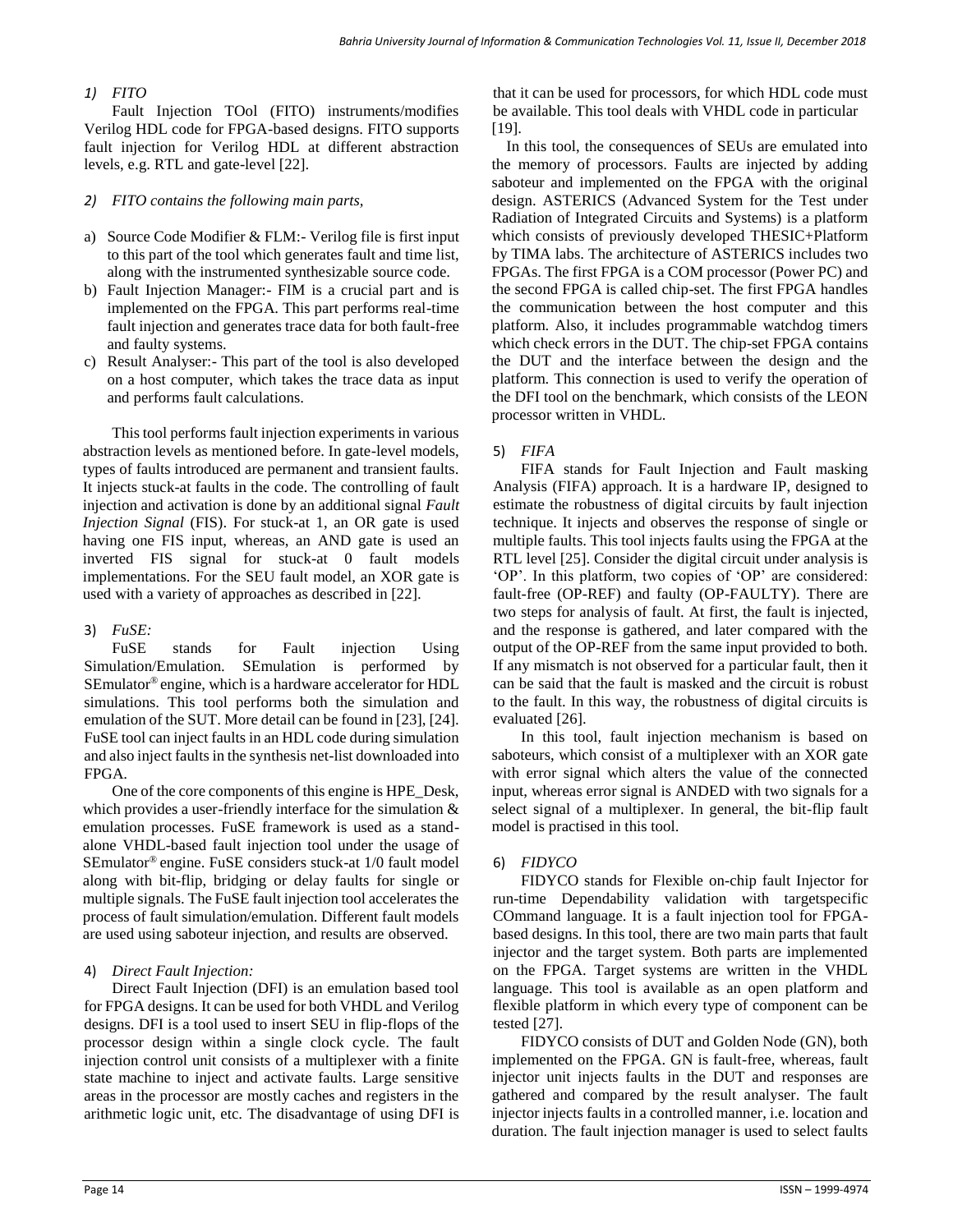to be inserted in the DUT, hence this unit is a very complex and intelligent. There are two modes of operation of the tool, automatic and interactive mode.

## 7) *DBIT*

The primary purpose of DBIT is independent the process of verification for FPGA-based designs written in VHDL language [28]. DBIT supports the operation of fault profiling and performs fault injection at the coding step of designing. VHDL file is applied as an input to the tool, which is examined for fault injection. The user selects the fault model and targets a line of code for modification of the particular design under test. Next step performs fault profiling, and then a result analyser collects the results and produces a report. The location of faults in the VHDL code of the target system where faults are injected as a mutant. Some locations are given in the sequel,

- *•* signal/variable names;
- *•* constants;
- *•* operators ;
- assignments;
- *•* conditional statements;

This tool is developed for the sole purpose of Independent Verification and Validation (IV & V) of the FPGA designs. It performs fault profiling, fault injection procedures, and the result analysis.

#### IV. RASP-FIT: PROPOSED FAULT INJECTION TOOL

RASP-FIT stands for "Rechner Architektur und System Programmierung-Fault Injection Tool". The first part of its name is the German name of the department. The RASP-FIT is based on an instrumentation technique and developed in Matlab. FPGA-based designs are described in hardware description languages, mainly Verilog and VHDL. This tool is specially developed for Verilog designs. These Verilog designs can be expressed at different abstraction levels, e.g. gate-level designs, data-flow designs and behavioural level designs [29], [30].



GUI of the proposed tabbed-based FI tool (RASP-FIT) Fig. 3

*FISA Unit:* The FISA unit is a fault control unit which is based on demultiplexer logic. The term FISA unit stands for Fault Injection, Selection and Activation unit. It is designed for fault injection investigation to examine the injection of faults as shown in Figure 5. The FIS signal has a logic value '1'. The function of the demultiplexer is to route the value of



Fig. 4 RASP-FIT and simulation environment [11]

The graphical user interface for the tool is also developed in Matlab. Figure 3 shows the screen-shot of the GUI of the tabbed-based tool, where each tab describes some functionality of the RASP-FIT. One of the significant advantages of this tool is that it is technology independent; one can use it on any FPGA from any vendor as it works on the Verilog code. Secondly, it can test the design at the code level, and the user can obtain compact test vectors and fault coverage. Also, it helps to improve fault tolerance capability and reliability of the FPGA-based design [31], [11], [32].

The RASP-FIT tool takes a synthesizable Verilog design file as an input, and the Verilog code modifier algorithm (aka Fault Injection Algorithm) modifies the design by introducing different fault models. These faults remain inactive until the user activates them by giving signal through Fault Injection, Selection, and Activation (FISA) unit. The methodology along with the whole fault injection environment of RASP-FIT tool is shown in Figure 4.



Fig. 5 Proposed DEMUX fault injection model (FISA Control unit) [31]

The FIS signal to the line numbered by select port pins. The fault selection input is activated by test-bench, and it is applied to select and enable all faults sequentially in the SUT. The number of Fault Selection (*FS*) input lines are calculated according to (1),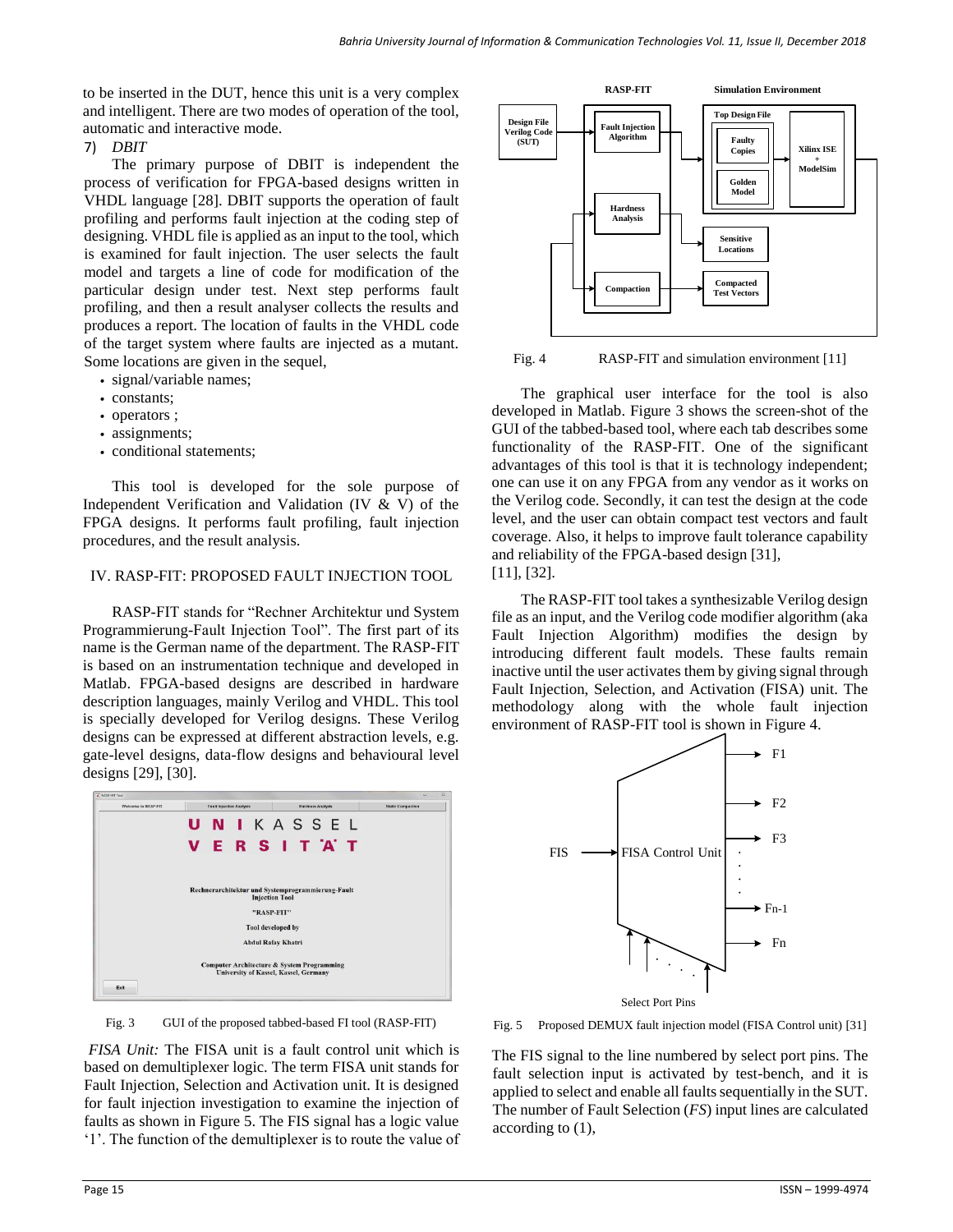| Gate abstraction level // Different          | Data-flow abstraction level $//$ Different           | Behavioural abstraction level // Different     |  |
|----------------------------------------------|------------------------------------------------------|------------------------------------------------|--|
| fault models                                 | fault models                                         | fault models                                   |  |
| module faultModels GL (a, b, fi bf, fi sal,  | module faultModels_DF (a,b, fi_bf, fi_sal,           | <b>module</b> faultModels behave (a, b, fi bf, |  |
| fi sa $(0, c)$                               | fi sa $(0, c)$                                       | $fi$ _sa1, $fi$ _sa0, c)                       |  |
| <b>input</b> a $,b, fi_bf, fi_sal, fi_sal$   | input a ,b, fi_bf, fi_sa1, fi_sa0                    | <b>input</b> a $,b, fi_bf, fi_sal, fi_sal$     |  |
|                                              |                                                      |                                                |  |
| output c; and and $(1 (c, fi_b f^* a, b))$ ; | output $c$ ;                                         | output $c$ :                                   |  |
| // $Bit$ -f l i p                            | <b>assign</b> c= $((f_1 \text{ bf} \land a) \& b)$ ; | //always block blocking and                    |  |
| and and $2(c, fi$ sal $ a, b)$ ;             | // <i>Bit-fl i p</i> assign c=((fi_sa1  a) &         | $non-blocking$                                 |  |
| //Stuck-at 1 and and 3 (c, $\sim$ fi sa0 &   | $b)$ :                                               | c=((fi bf ^ a) & b); // <i>Bit</i>             |  |
| $a,b$ :                                      | //Stuck-at 1 <b>assign</b> c=( $(\sim$ fi_sa0 & a)   | flip                                           |  |
| $//$ Stuck-at 0 endmodule                    | $\& b$ :                                             | c $\lt$ =((fi_sa1   a) & b) ; // Stuck-at 1    |  |
|                                              | $//$ Stuck-at 0 endmodule                            | endmodule                                      |  |
|                                              |                                                      |                                                |  |
|                                              |                                                      |                                                |  |

 $FS = [\log_2(N_{copy})]$  (1)

where *FS* is the number of fault selection port pins and *Ncopy* is the number of faults injected per copy, respectively.

The RASP-FIT tool deals with various fault models (for example, bit-flip, stuck-at 1 & 0) for the FI analysis of SUT. It introduces faults in every permissible location in the target system. For these models, XOR, OR and AND gates with inverter are utilized as shown in the code. The RASP-FIT tool performs the following functions at this stage of development,

- *•* Instrumentation of Verilog code (at all abstraction levels)
- *•* Automatic Test Pattern Generation (ATPG) method [31], [30]
- *•* Sensitivity analysis under hardness [11]

#### V. COMPARISON BETWEEN THE PROPOSED AND STATE-OF-THE-ART TOOLS

Various and fantastic fault injection tools are presented in the last couple of decades in the literature. In this study, FPGA-based fault injection tools are focused on. All tools are useful and designed for specific purposes. Most of the FI tools at the code level of design are developed for VHDL designs, whereas very few fault injection tools are produced for both, i.e. Verilog and VHDL.

Some tools provide more substantial area overhead during the fault injection analysis of the SUT in comparison of other tools, whereas other devices, might increase the number of input port pin in an unexpected or unrealistic count. If the tools require a large number of pins to select and activate individual fault, then it is not a feasible idea for a large design with thousands of failures. FPGA-based fault injection tools come in the category of emulation based technique. In this paper, more focused is put on the instrumentation-based FI tools and techniques.

In this approach, additional circuitry is added to the original design for fault injection analysis, e.g. fault models and the fault control unit are required. Most tools need a host computer (for process data) and target system (implemented on FPGA). The comparison between the proposed tool and the tools available in the literature is carried out based on the different parameters, as given in Table I.

As described earlier, FPGA-based fault injection tools can be developed in various stages of the development flow. The controllability and observability parameters for the injection places in the SUT are decreased as moving further in the development flow to bit-stream generation. These tools are mostly producing statistical results. FI tools, developed at the code level, provide maximum controllability and observability. Therefore, the RASP-FIT tool is developed for fault injection at the code level of the FPGA-based designs. It is also observed that the number of fault models is also limited when one move to the development cycle. For example, in the bit-stream file injection, only the SEU model is used. However, the RASP-FIT tool deals with three fault models.

#### VI. CONCLUSION

Fault injection is an important technique used to test, fault simulation/emulation applications and evaluate the design characteristics and dependability parameters, such as reliability, safety and fault coverage. Fault injection tools are developed for the testing, verification and validation of the FPGA-based designs. All the FPGA-based FI tools are produced in the specific, focused area of interest and the abstraction level of the development flow. In this paper, the usefulness of all tools is highlighted and studied. FI tools, at the code level, have many advantages such as technology independence, high controllability & observability for fault injection places, implementation and simulation are carried out using any simulator engine. No other specialized hardware is required. The RASP-FIT is proposed and developed to help design and test engineers to perform fault injection analysis for the FPGA based HDL designs at the code level with ease. This tool has been developed specifically for Verilog designs.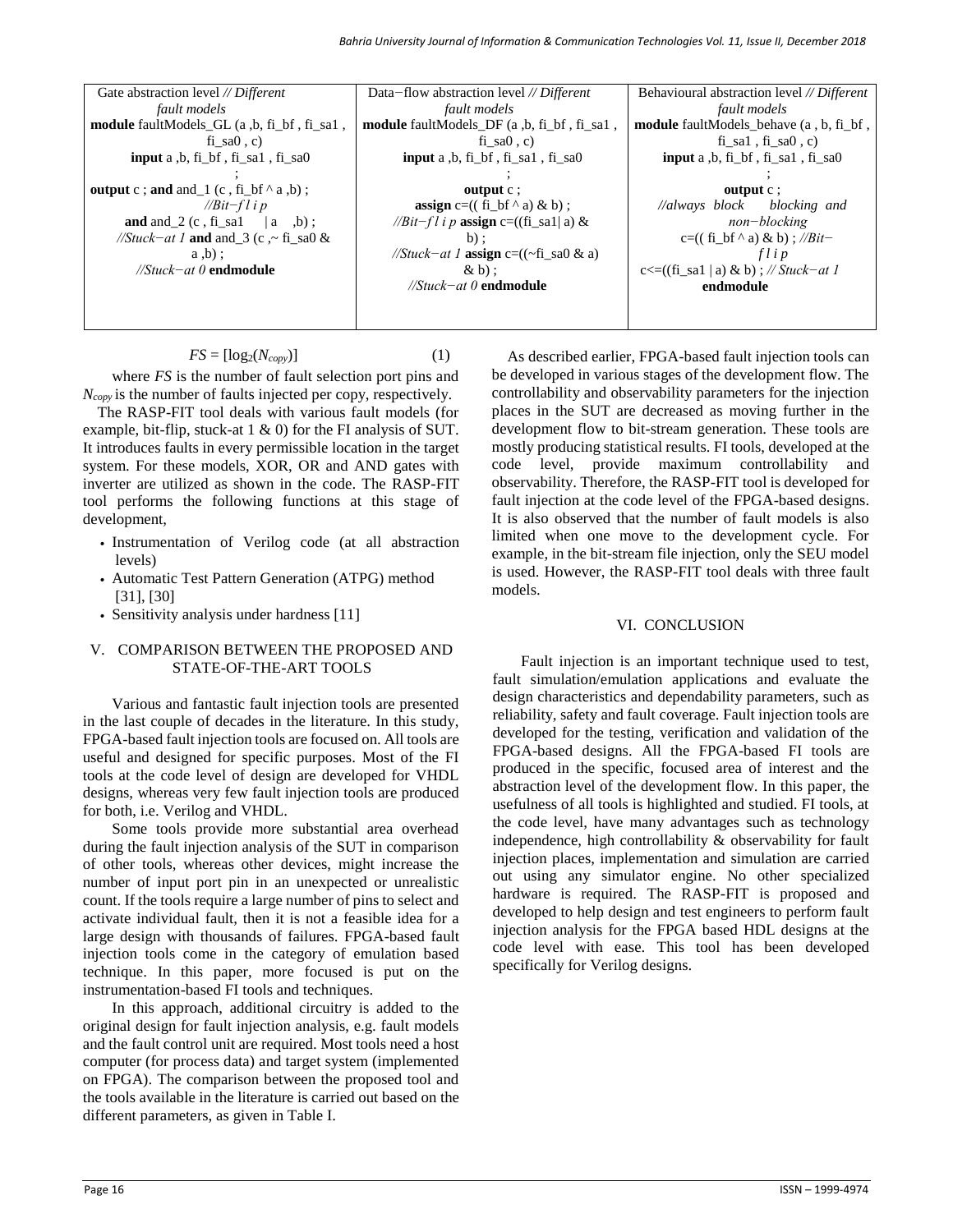| List<br>No:    | <b>Tool Name</b>            | Category        | <b>Fault Models</b><br><b>Used</b>                | <b>HDL</b>            | <b>Functions</b><br>Perform                                  | <b>Remarks</b>                                       |
|----------------|-----------------------------|-----------------|---------------------------------------------------|-----------------------|--------------------------------------------------------------|------------------------------------------------------|
| 1              | Flipper                     | Reconfiguration | <b>SEUs</b>                                       |                       | Robustness<br>measurement                                    | Fault injection by<br>heavy ion radiation            |
| 2              | <b>FT-UNSHADES</b><br>$&-2$ | Reconfiguration | <b>SEUs</b>                                       | VHDL                  | Reliability<br>measurement                                   | Fault injection by<br>heavy ion radiation            |
| 3              | NETFI, NETFI-2              | Instrumentation | SET/SEU,<br>Stuck at                              | -both-                | Sensitivity<br>evaluation of soft-<br>errors                 | Fault injection<br>in net-list                       |
| $\overline{4}$ | <b>FITO</b>                 | Instrumentation | Stuck-at.<br>Bit-flip                             | Verilog               | Observe<br>responses for<br>error and failures               | Provides good<br>Controllability,<br>& Observability |
| 5              | <b>FUSE</b>                 | Instrumentation | Saboteur<br>Injections                            | <b>VHDL</b>           | Speed-up<br>Simulation/Emulation                             | Simulator Engine<br>dependent                        |
| 6              | DFI                         | Instrumentation | <b>SEUs</b><br>in registers                       | VHDL/Verilog          | Salient faults, error<br>timeouts                            | Platform dependent<br><b>ASTERICS</b>                |
| $\overline{7}$ | <b>FIFA</b>                 | Instrumentation | Bit-flip                                          | VHDL/Verilog<br>(RTL) | <b>Robustness</b><br>calculations                            | Single $&$<br>multiple fault analysis                |
| 8              | <b>FIDYCO</b>               | Instrumentation | <b>SEUs</b><br>in registers                       | <b>VHDL</b>           | Fault tolerance assessment                                   | Platform dependent<br><b>ASTERICS</b>                |
| 9              | <b>DBIT</b>                 | Instrumentation | fault in coding<br>variable, signals,<br>constant | VHDL                  | independent verification                                     | Verification and<br>Validation (IV&V)                |
| 10             | <b>RASP-FIT</b>             | Instrumentation | SEUs (bit-flip)<br>Stuck at $1 \& 0$              | Verilog               | FIA, Testing, Hardness<br>analysis<br>Compaction, Redundancy | Technology independent                               |

## TABLE I FPGA-BASED FAULT INJECTION TOOLS AND TECHNIQUES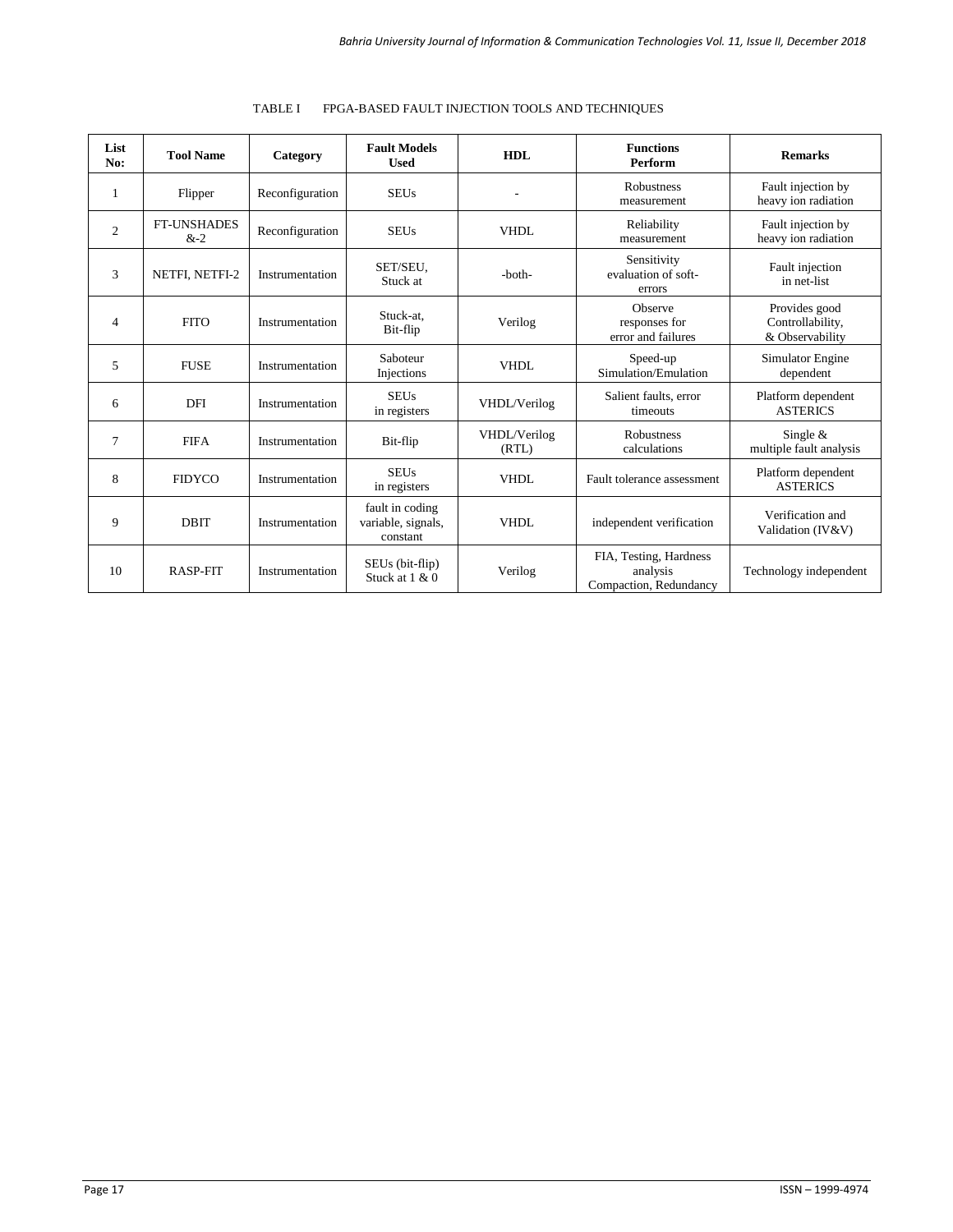#### REFERENCES

- [1] L. Entrena, "Fast fault injection techniques using FPGAs," in 2013 14th Latin American Test Workshop - LATW. Madrid,Spain: IEEE, Apr 2013, pp. 1–1. [Online]. Available: <http://ieeexplore.ieee.org/document/6562680/>
- [2] M. Solinas, A. Coelho, J. A. Fraire, N. E. Zergainoh, P. A. Ferreyra, and R. Velazco, "Preliminary results of NETFI2: An automatic method for fault injection on HDL-based designs," in 2017 18th IEEE Latin American Test Symposium (LATS). IEEE, Mar 2017, pp. 1–4. [Online]. Available: <http://ieeexplore.ieee.org/document/7906748/>
- [3] A. Benso, M. Rebaudengo, M. Reorda, and P. Civera, "An integrated HW and SW fault injection environment for realtime systems," in Proceedings 1998 IEEE International Symposium on Defect and Fault Tolerance in VLSI Systems (Cat. No.98EX223). Austin, TX, USA, USA: IEEE Comput. Soc, 1998, pp. 117–122. [Online]. Available[: http://ieeexplore.](http://ieeexplore.ieee.org/document/732158/)  [ieee.org/document/732158/](http://ieeexplore.ieee.org/document/732158/)
- [4] M. Kooli, F. Kaddachi, G. D. Natale, A. Bosio, P. Benoit, and L. Torres, "Computing reliability: On the differences between software testing and software fault injection techniques," Microprocessors and Microsystems, vol. 50, pp. 102–112, May 2017. [Online]. Available: [https://linkinghub.elsevier.com/](https://linkinghub.elsevier.com/retrieve/pii/S0141933116302575)  [retrieve/pii/S0141933116302575](https://linkinghub.elsevier.com/retrieve/pii/S0141933116302575)
- [5] G. dos Santos, E. Marques, L. d. B. Naviner, and J.-F. Naviner, "Using error tolerance of target application for efficient reliability improvement of digital circuits," Microelectronics Reliability, vol. 50, no. 9-11, pp. 1219–1222, Sep 2010. [Online]. Available: [https://linkinghub.elsevier.com/retrieve/](https://linkinghub.elsevier.com/retrieve/pii/S0026271410004208)  [pii/S0026271410004208](https://linkinghub.elsevier.com/retrieve/pii/S0026271410004208)
- [6] J. T. Flaquer, J. Daveau, L. Naviner and P. Roche, "Fast reliability analysis of combinatorial logic circuits using conditional probabilities," Microelectronics Reliability, vol. 50, no. 9-11, pp. 1215–1218, Sep 2010. [Online]. Available: [http:](http://linkinghub.elsevier.com/retrieve/pii/S0026271410003318)

[//linkinghub.elsevier.com/retrieve/pii/S0026271410003318](http://linkinghub.elsevier.com/retrieve/pii/S0026271410003318)

- [7] F. Kastensmidt, L. Carro, and R. Reis, Fault-Tolerance Techniques for SRAM-based FPGAs. Boston, MA: Springer US, 2006, vol. 32. [Online]. Available: [http://link.springer.com/ 10.1007/978-0-387-31069-5](http://link.springer.com/10.1007/978-0-387-31069-5)
- [8] P. Civera, L. Macchiarulo, M. Rebaudengo, M. Sonza Reorda, and M. Violante, "Exploiting FPGA-based techniques for fault injection campaigns on VLSI circuits," in Proceedings 2001 IEEE International Symposium on Defect and Fault Tolerance in VLSI Systems. San Francisco, CA, USA, USA: IEEE Comput. Soc, 2001, pp. 250–258. [Online]. Available: <http://ieeexplore.ieee.org/document/966777/>
- [9] P. Civera, L. Macchiarulo, M. Rebaudengo, M. S. Reorda, and M. Violante, "An FPGA-based approach for speeding-up fault injection campaigns on safety-critical circuits," Journal of Electronic Testing: Theory and Applications (JETTA), vol. 18, no. 3, pp. 261–271, 2002.
- [10] M. Reorda, L. Sterpone, M. Violante, M. Portela-Garcia, C. Lopez-Ongil, and L. Entrena, "Fault Injection-based Reliability Evaluation of SoPCs," in Eleventh IEEE European Test Symposium (ETS'06), vol. 2006. Southampton, UK: IEEE, 2006, pp. 75–82. [Online]. Available: [http://ieeexplore.](http://ieeexplore.ieee.org/document/1628157/)  [ieee.org/document/1628157/](http://ieeexplore.ieee.org/document/1628157/)
- [11] A. R. Khatri, A. Hayek, and J. Borcsok, Applied Reconfigurable Computing, ser. Lecture Notes in Computer Science, V. Bonato, C. Bouganis, and M. Gorgon, Eds. Cham: Springer International Publishing, 2016, vol. 9625. [Online]. Available: <http://link.springer.com/10.1007/978-3-319-30481-6>
- [12] P. Graham, B. Nelson, and B. Hutchings, "Instrumenting Bitstreams for Debugging FPGA Circuits," in Proceedings of the 9th Annual IEEE Symposium on Field-Programmable Custom Computing Machines (FCCM'01), Rohnert Park, CA, USA,  $2001$ , pp.  $41 - 50$ . [Online]. Available[: https:](https://ieeexplore.ieee.org/document/1420900/) [//ieeexplore.ieee.org/document/1420900/](https://ieeexplore.ieee.org/document/1420900/)
- [13] F. Serrano, J. A. Clemente, and H. Mecha, "A Methodology to Emulate Single Event Upsets in Flip-Flops Using FPGAs through Partial Reconfiguration and Instrumentation," IEEE Transactions on Nuclear Science, vol. 62, no. 4, pp. 1617– 1624, Aug 2015. [Online]. Available: [http://ieeexplore.ieee.org/ document/7181741/](http://ieeexplore.ieee.org/document/7181741/)
- [14] M. Alderighi, F. Casini,S. D'Angelo, M. Mancini, D. M. Codinachs, S. Pastore, C. Poivey, G. R. Sechi, G. Sorrenti, and R. Weigand, "Experimental Validation of Fault Injection Analyses by the FLIPPER Tool," IEEE Transactions on Nuclear Science, vol. 57, no. 4, pp. 2129–2134, Aug 2010. [Online]. Available:

<http://ieeexplore.ieee.org/document/5550298/>

- [15] M. Alderighi, F. Casini, S. D'Angelo, S. Pastore, G. Sechi, and R. Weigand, "Evaluation of Single Event Upset Mitigation Schemes for SRAM based FPGAs using the FLIPPER Fault Injection Platform," in 22nd IEEE International Symposium on Defect and Fault-Tolerance in VLSI Systems (DFT 2007). Rome, Italy: IEEE, Sep 2007, pp. 105–113. [Online]. Available[: http://ieeexplore.ieee.org/document/4358378/](http://ieeexplore.ieee.org/document/4358378/)
- [16] F. Kastensmidt and P. Rech, FPGAs and Parallel Architectures for Aerospace Applications, F. Kastensmidt and P. Rech, Eds. Cham: Springer International Publishing, 2016. [Online]. Available: [http://link.springer.com/10.1007/978-3-319-](http://link.springer.com/10.1007/978-3-319-14352-1) [14352-1](http://link.springer.com/10.1007/978-3-319-14352-1)
- [17] J. Nápoles, H. Guzmán, M. Aguirre, J. N. Tombs, F. Muñoz, V. Baena, A. Torralba, and L. G. Franquelo, "Radiation Environment Emulation for VLSI Designs: A Low Cost Platform based on Xilinx FPGA's," in 2007 IEEE International Symposium on Industrial Electronics. Vigo, Spain: IEEE, 2007, pp. C1–C1. [Online]. Available: [http://ieeexplore.ieee. org/document/4374556/](http://ieeexplore.ieee.org/document/4374556/)
- [18] S. Cuenca-Asensi, A. Martinez-Alvarez, F. Restrepo-Calle, F. R. Palomo, H. Guzman-Miranda, and M. A. Aguirre, "A Novel Co-Design Approach for Soft Errors Mitigation in Embedded Systems," IEEE Transactions on Nuclear Science, vol. 58, no. 3, pp. 1059–1065, Jun 2011. [Online]. Available: <http://ieeexplore.ieee.org/document/5746555/>
- [19] W. Mansour and R. Velazco, "SEU Fault-Injection in VHDLBased Processors: A Case Study," Journal of Electronic Testing, vol. 29, no. 1, pp. 87–94, Feb 2013. [Online]. Available: [http://link.springer.com/10.1007/s10836-013-](http://link.springer.com/10.1007/s10836-013-5351-6) [5351-6](http://link.springer.com/10.1007/s10836-013-5351-6)
- [20] ——, "An Automated SEU Fault-Injection Method and Tool for HDL-Based Designs," IEEE Transactions on Nuclear Science, vol. 60, no. 4, pp. 2728–2733, Aug 2013. [Online]. Available[: http://ieeexplore.ieee.org/document/6555963/](http://ieeexplore.ieee.org/document/6555963/)
- [21] W. Mansour, M. A. Aguirre, H. Guzman-Miranda, J. Barrientos, and R. Velazco, "Two complementary approaches for studying the effects of SEUs on HDL-based designs," in 2014 IEEE 20th International On-Line Testing Symposium (IOLTS). IEEE, Jul 2014, pp. 220–221. [Online]. Available: <http://ieeexplore.ieee.org/document/6873702/>
- [22] M. Shokrolah-Shirazi and S. G. Miremadi, "FPGA-Based Fault Injection into Synthesizable Verilog HDL Models," in 2008 Second International Conference on Secure System Integration and Reliability Improvement. Yokohama: IEEE, Jul 2008, pp. 143–149. [Online]. Available: [http://ieeexplore.ieee.org/ document/4579806/](http://ieeexplore.ieee.org/document/4579806/)